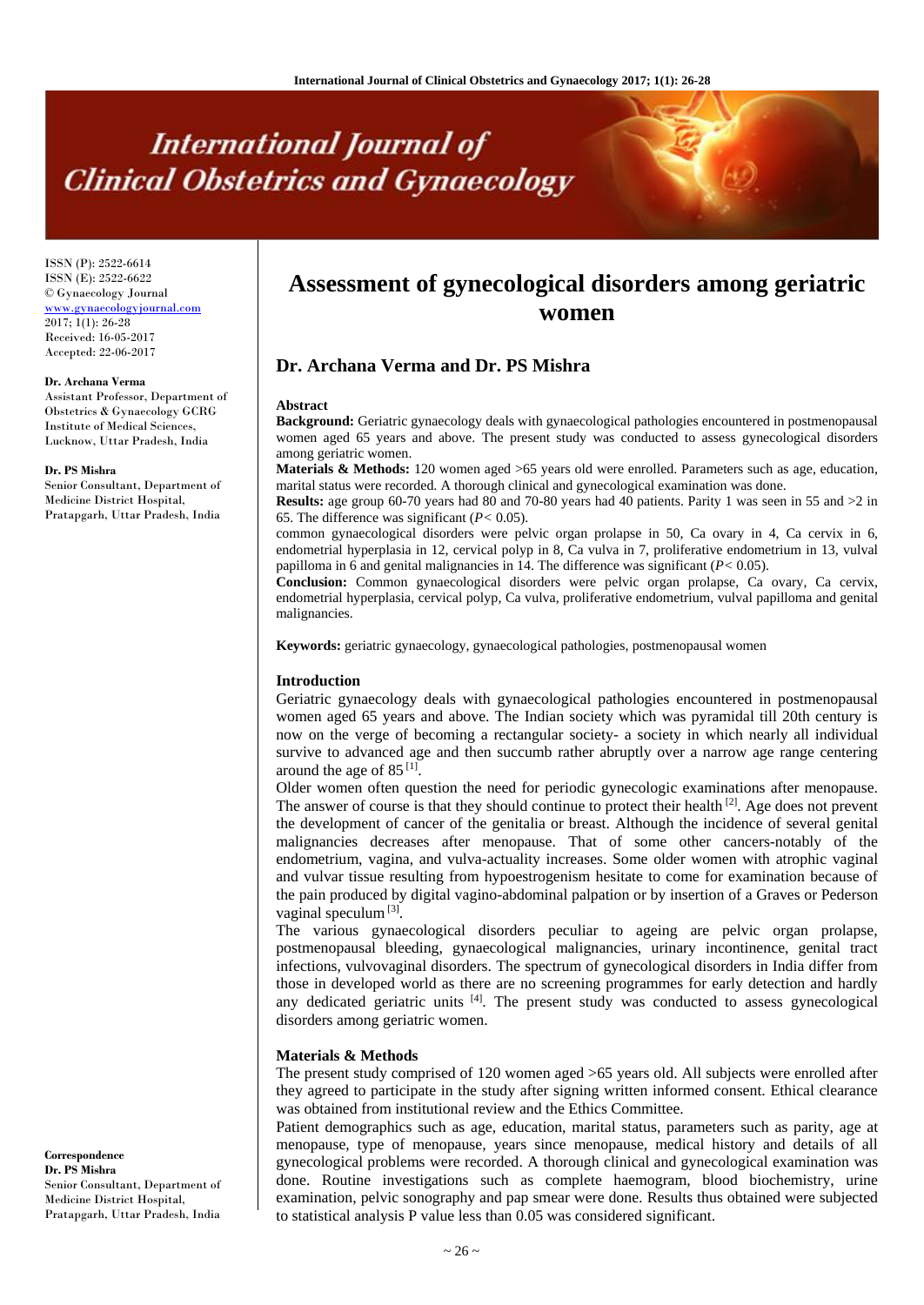## **Results**

**Table 1:** Patient characteristics

| <b>Characteristics</b> | <b>Number</b> | P value |
|------------------------|---------------|---------|
| Age group (Years)      |               |         |
| 60-70                  |               | 0.01    |
| 70-80                  |               |         |
| Parity                 |               |         |
|                        |               | 0.01    |
|                        |               |         |

Table I shows that age group 60-70 years had 80 and 70-80 years had 40 patients. Parity 1 was seen in 55 and >2 in 65. The

difference was significant (*P<* 0.05).

| <b>Gynecological disorders</b> | <b>Number</b> | P value |
|--------------------------------|---------------|---------|
| Pelvic organ prolapse          | 50            |         |
| Ca ovary                       |               |         |
| Ca cervix                      |               |         |
| Endometrial hyperplasia        | 12            |         |
| Cervical polyp                 |               | 0.01    |
| Ca vulva                       |               |         |
| Proliferative endometrium      | 13            |         |
| Vulval papilloma               |               |         |
| Genital malignancies           | 14            |         |

**Table 2:** Assessment of gynecological disorders

Table II, graph I shows that common gynaecological disorders were pelvic organ prolapse in 50, Ca ovary in 4, Ca cervix in 6, endometrial hyperplasia in 12, cervical polyp in 8, Ca vulva in 7, proliferative endometrium in 13, vulval papilloma in 6 and genital malignancies in 14. The difference was significant (*P<* 0.05).



**Graph 1:** Assessment of gynecological disorders

## **Discussion**

Population aging is emerging as a pre-eminent phenomenon throughout the world. Among the aged, the women deserve special attention because they outlive men in most societies. Nevertheless, postmenopausal and geriatric gynaecological problems have not received adequate attention in India<sup>[5]</sup>.

It is estimated to increase to 12.4% of population by the year 2026. 3 The age-related geriatric problems have emerged significantly with enhanced longevity of life. These are attributed to the physiological changes seen in reproductive organs due to their altered hormonal mileu [6]. The unique features of geriatric illnesses are chronicity and heterogeneity, greater severity and slow or sometimes no recovery. There is an obvious need of screening programme for early detection of

gynecological malignancy to provide better geriatric services, but a paucity of data regarding gynaecological morbidity in geriatric women hampers proper planning. Gynaecological disorders in older women differ from those who are younger  $[7]$ . Elderly women experience vasomotor, urogenital, psychosomatic, psychological symptoms and sexual dysfunction [8] . These urogenital changes make women vulnerable to gynaecological morbidities. Common gynaecological problems encountered in elderly women are vulvovaginal inflammation, genital prolapse, postmenopausal bleeding, malignancy and alteration in bladder function. The risk of developing Gynecologic tumor is highest in geriatric women when compared with women aged up to 60 years<sup>[9]</sup>. The present study was conducted to assess gynecological disorders among geriatric